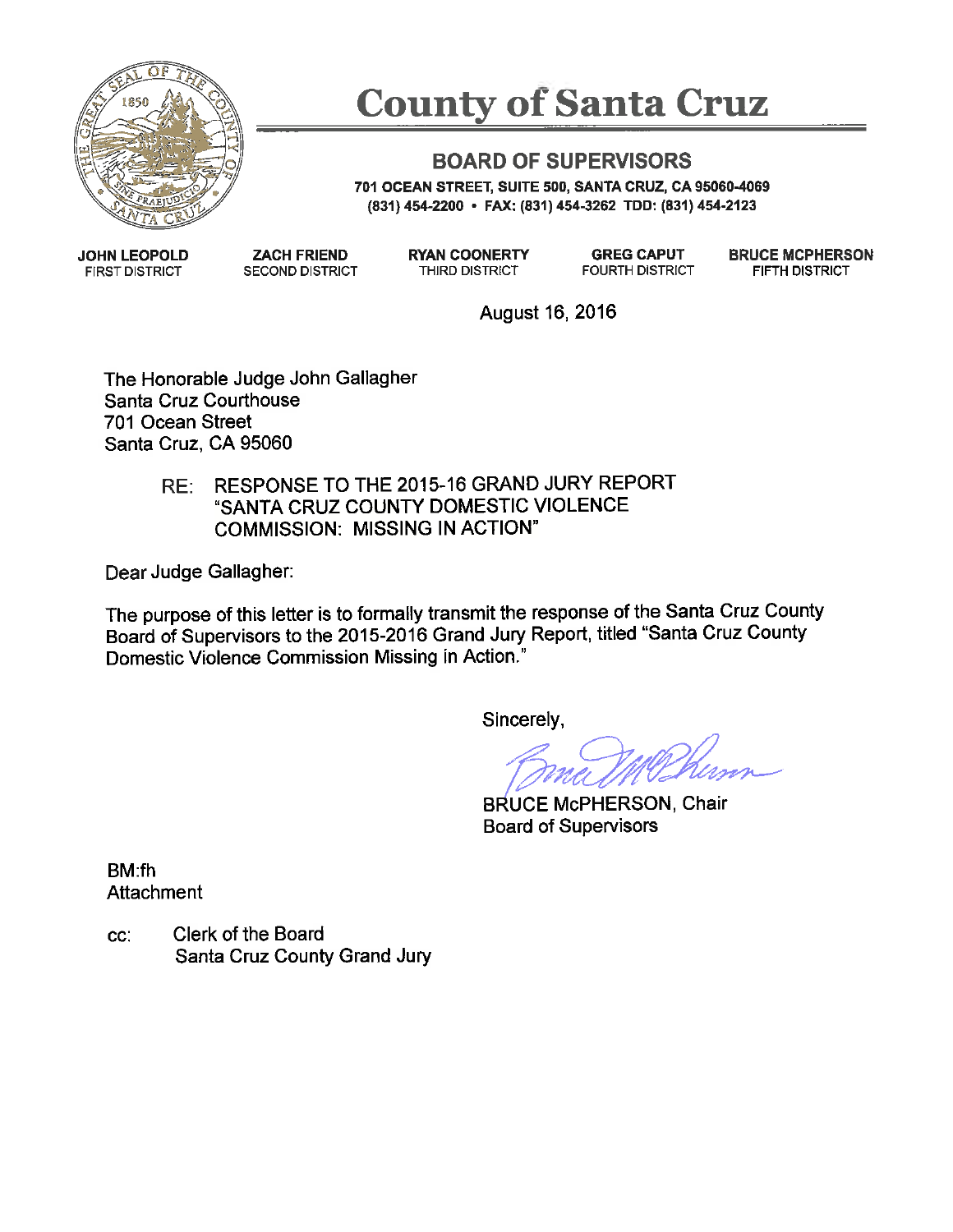

Santa Cruz County **CA** 



#### Agenda Item DOC-2016-696

Approve response to the findings and recommendations in the 2015-16 Grand Jury Report relating to the Domestic Violence Commission, and request the Chairperson to forward the County's response to the Presiding Judge with a copy to the Grand Jury, as recommended by the County Administrative Officer

| Information                                                  |                                                                                                                                                                                                        |                                       |                        |                                                     |
|--------------------------------------------------------------|--------------------------------------------------------------------------------------------------------------------------------------------------------------------------------------------------------|---------------------------------------|------------------------|-----------------------------------------------------|
| Department:                                                  | Office                                                                                                                                                                                                 | County Administrative                 | <b>Sponsors:</b>       | County Administrative<br>Officer Susan A. Mauriello |
| Attachments                                                  |                                                                                                                                                                                                        |                                       |                        |                                                     |
| <b>Board Memo</b><br><b>Meeting History</b>                  | Domestic Violence Commission SCCBoS Response Packet                                                                                                                                                    |                                       |                        |                                                     |
| Aug 16, 2016 9:00 AM Video                                   |                                                                                                                                                                                                        | <b>Board of</b><br><b>Supervisors</b> | <b>Regular Meeting</b> | <b>Draft</b>                                        |
| <b>RESULT:</b><br><b>MOVER:</b><br><b>SECONDER:</b><br>AYES: | <b>ADOPTED [UNANIMOUS]</b><br>John Leopold, Vice Chair, First District Supervisor<br>Ryan Coonerty, Third District Supervisor<br>John Leopold, Zach Friend, Ryan Coonerty, Greg Caput, Bruce McPherson |                                       |                        |                                                     |

#### Public Discussion

**Add Comment** 

Powered by **[Accela](http://www.iqm2.com/)** - Legislative Management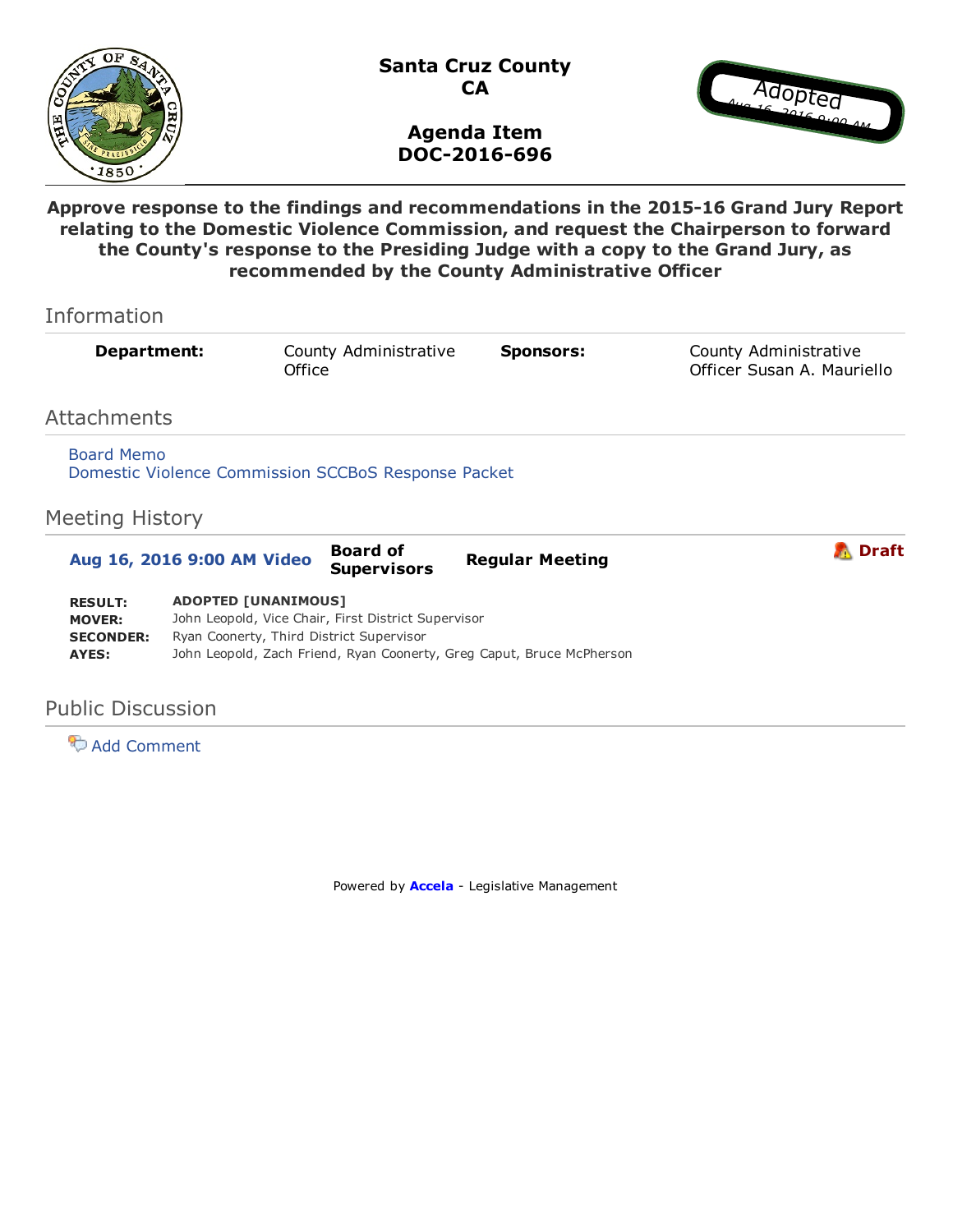

## **The 2015-2016 Santa Cruz County Civil Grand Jury Requires that the**

## **Santa Cruz County Board of Supervisors**

## **Respond to the Findings and Recommendations Specified in the Report Titled**

## **Santa Cruz County Domestic Violence Commission**

## Missing in Action

## **by August 22, 2016**

When the response is complete, please

1. Email the completed Response Packet as a file attachment to

grandjury@scgrandjury.org, and

2. Print and send a hard copy of the completed Response Packet to

The Honorable Judge John Gallagher Santa Cruz Courthouse 701 Ocean St. Santa Cruz, CA 95060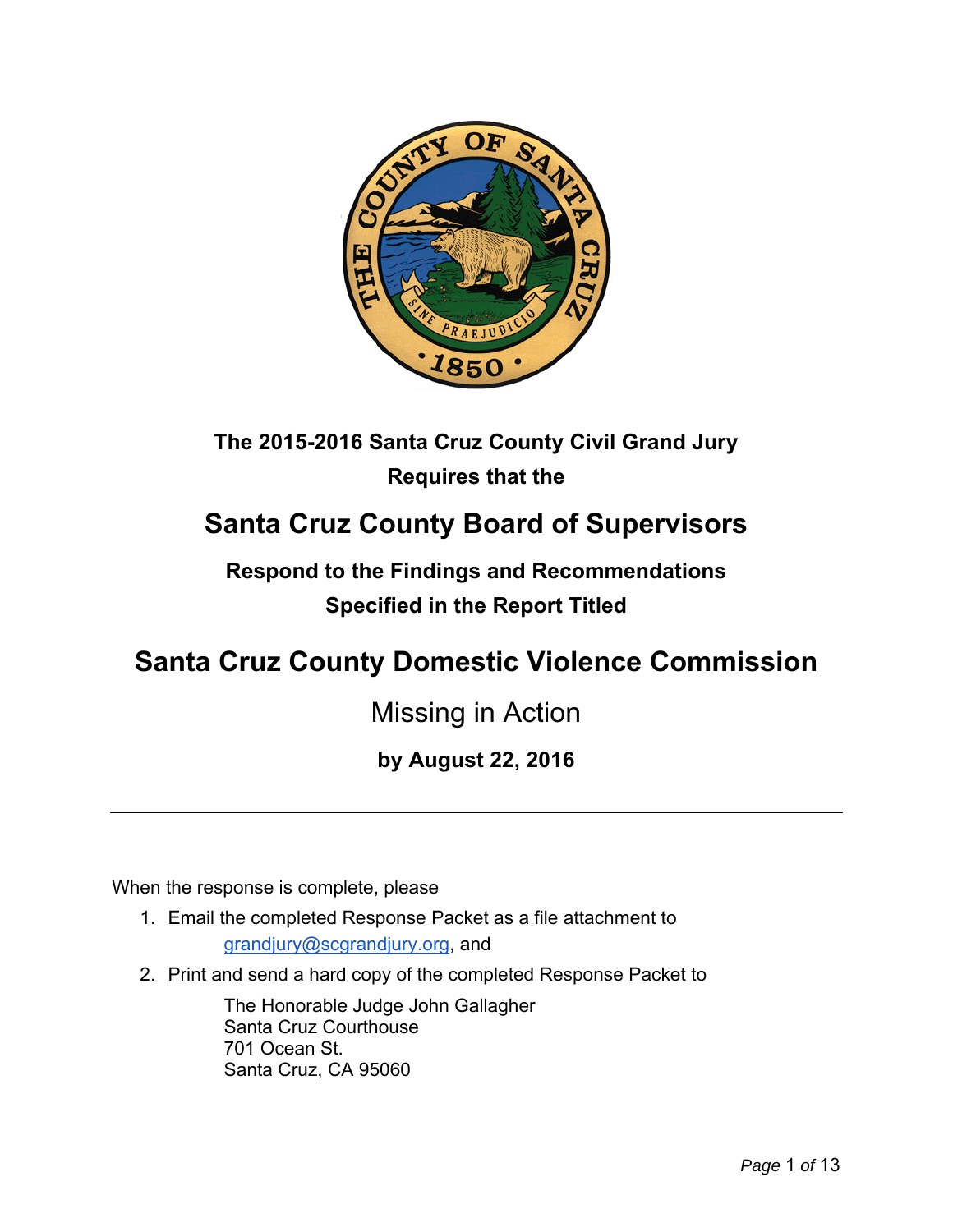### **Instructions for Respondents**

California law PC § 933.05 (included below) requires the respondent to a Grand Jury report to comment on each finding and recommendation within a report. Explanations for disagreements and timeframes for further implementation or analysis must be provided. Please follow the format below when preparing the responses.

#### *Response Format*

- 1. For the Findings included in this Response Packet, select one of the following responses and provide the required additional information:
	- a. **AGREE** with the Finding, or
	- b. **PARTIALLY DISAGREE** with the Finding and specify the portion of the Finding that is disputed and include an explanation of the reasons therefor, or
	- c. **DISAGREE** with the Finding and provide an explanation of the reasons therefor.
- 2. For the Recommendations included in this Response Packet, select one of the following actions and provide the required additional information:
	- a. **HAS BEEN IMPLEMENTED**, with a summary regarding the implemented action, or
	- b. **HAS NOT YET BEEN IMPLEMENTED BUT WILL BE IMPLEMENTED IN THE FUTURE**, with a timeframe or expected date for implementation, or
	- c. **REQUIRES FURTHER ANALYSIS**, with an explanation and the scope and parameters of an analysis or study, and a timeframe for that analysis or study; this timeframe shall not exceed six months from the date of publication of the grand jury report, or
	- d. **WILL NOT BE IMPLEMENTED** because it is not warranted or is not reasonable, with an explanation therefor.

If you have questions about this response form, please contact the Grand Jury by calling 831-454-2099 or by sending an email to grandjury@scgrandjury.org.

#### *Validation*

Date of governing body response approval: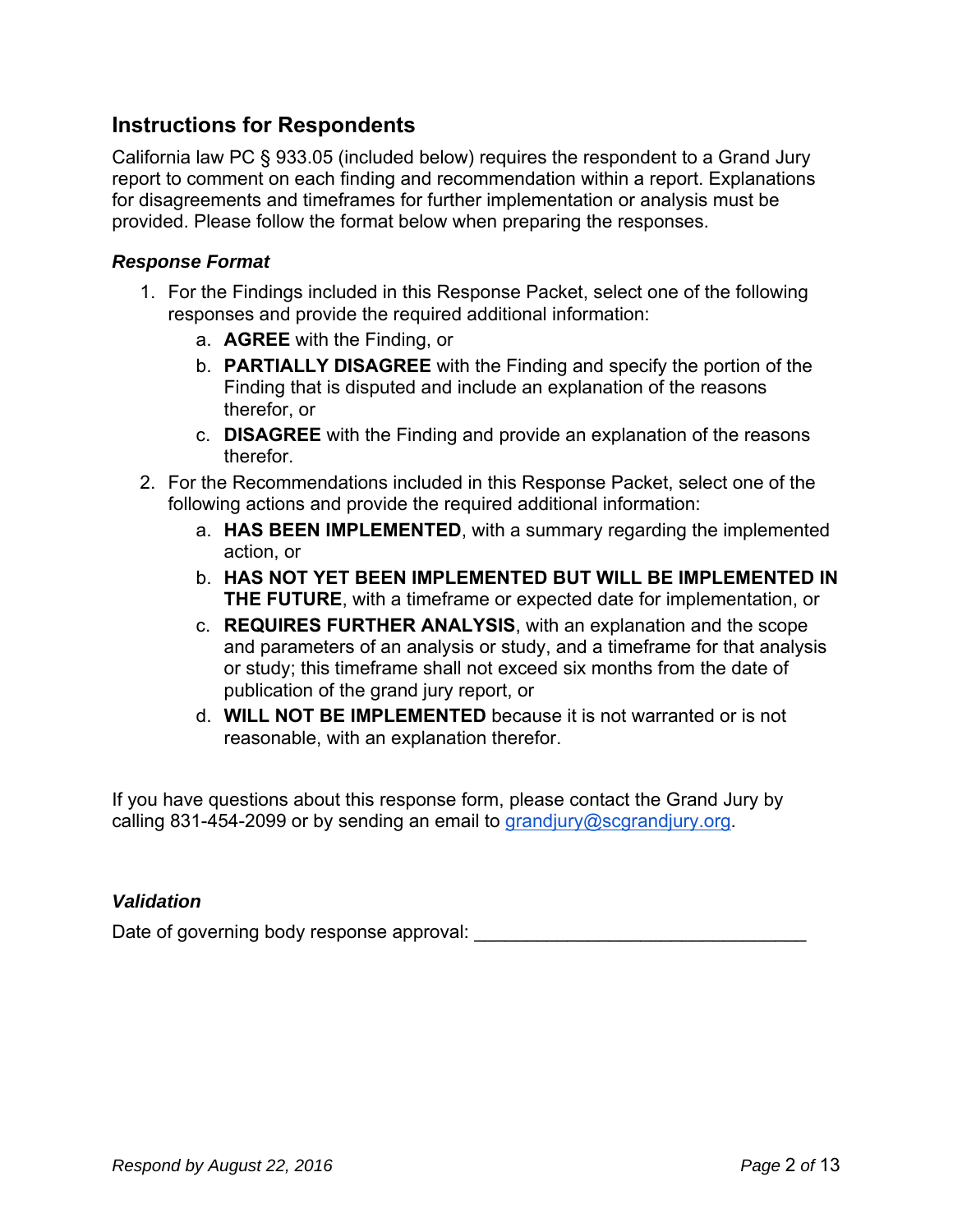## **Findings**

**F1.** The Domestic Violence Commission has not met since 2013.

- **X AGREE**
- **PARTIALLY DISAGREE**  explain the disputed portion
- **DISAGREE** explain why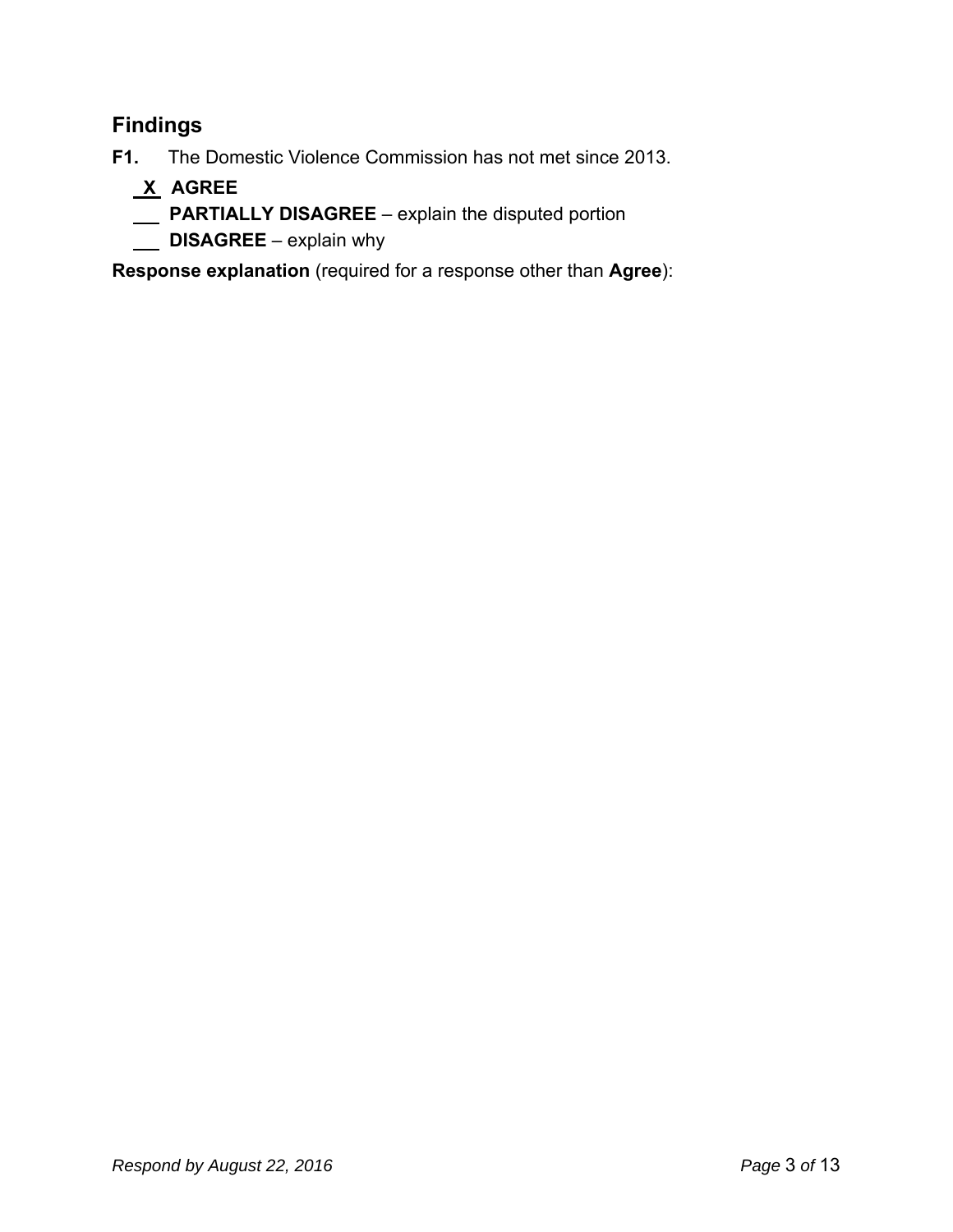- **F2.** A quorum was not reached at the majority of the 2013 meetings
	- **X AGREE**
	- **PARTIALLY DISAGREE** explain the disputed portion
	- **DISAGREE** explain why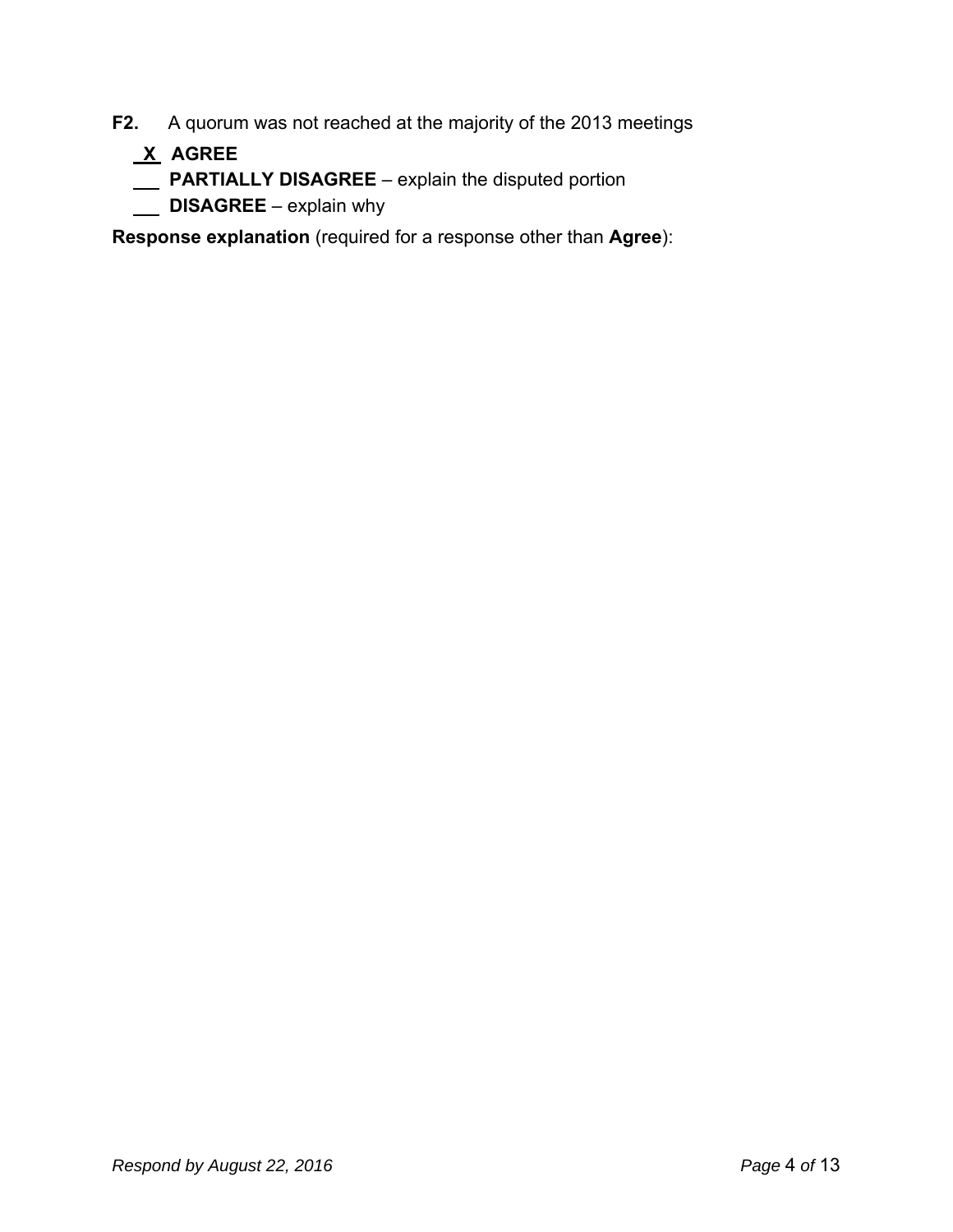- **F3.** The mandated 24–28 person membership is too large.
	- **X AGREE**
	- **PARTIALLY DISAGREE** explain the disputed portion
	- **DISAGREE** explain why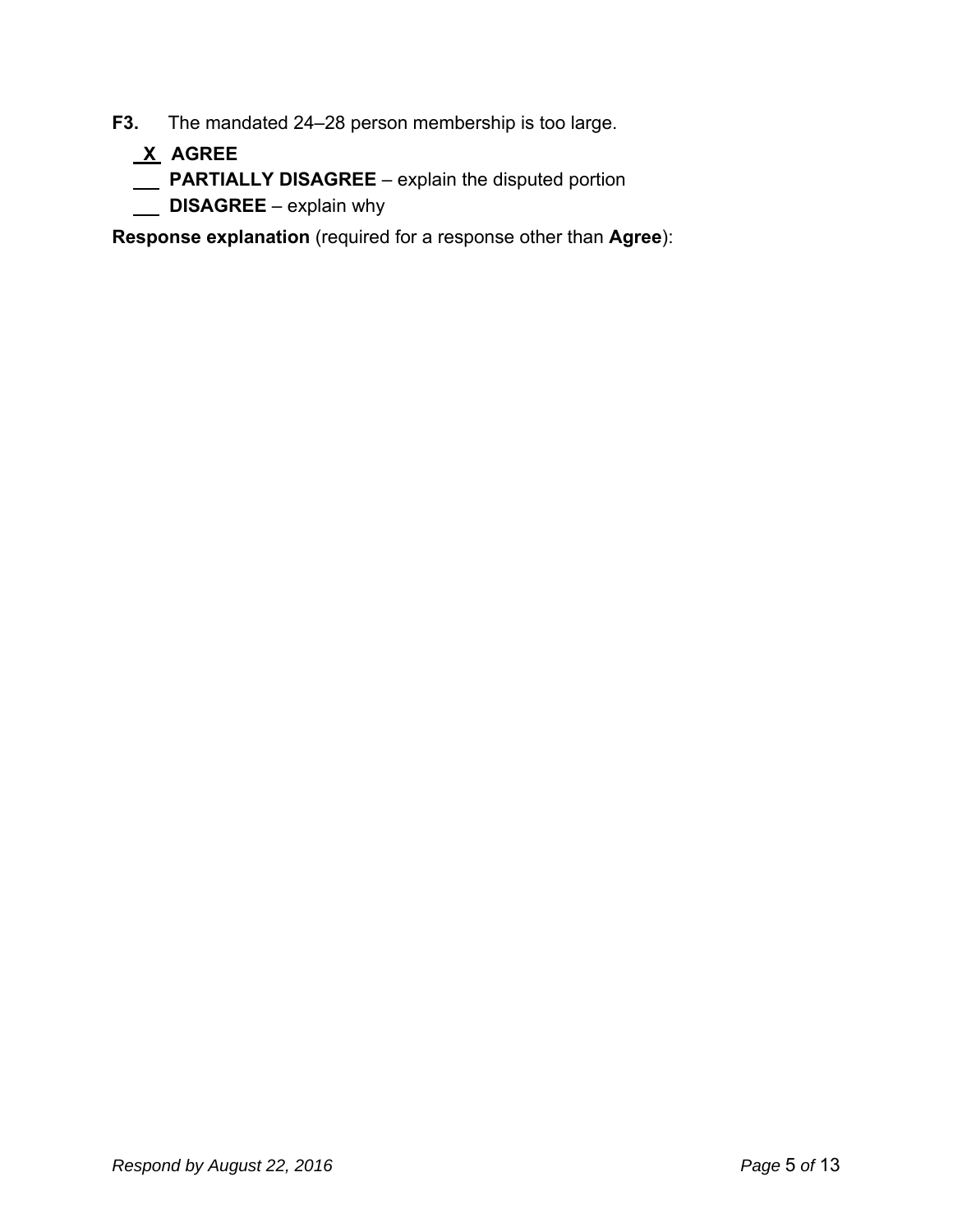**F4.** The District Attorney's Office has appointed a leader to organize the new Domestic Violence Commission.

### **X AGREE**

- **PARTIALLY DISAGREE**  explain the disputed portion
- **DISAGREE** explain why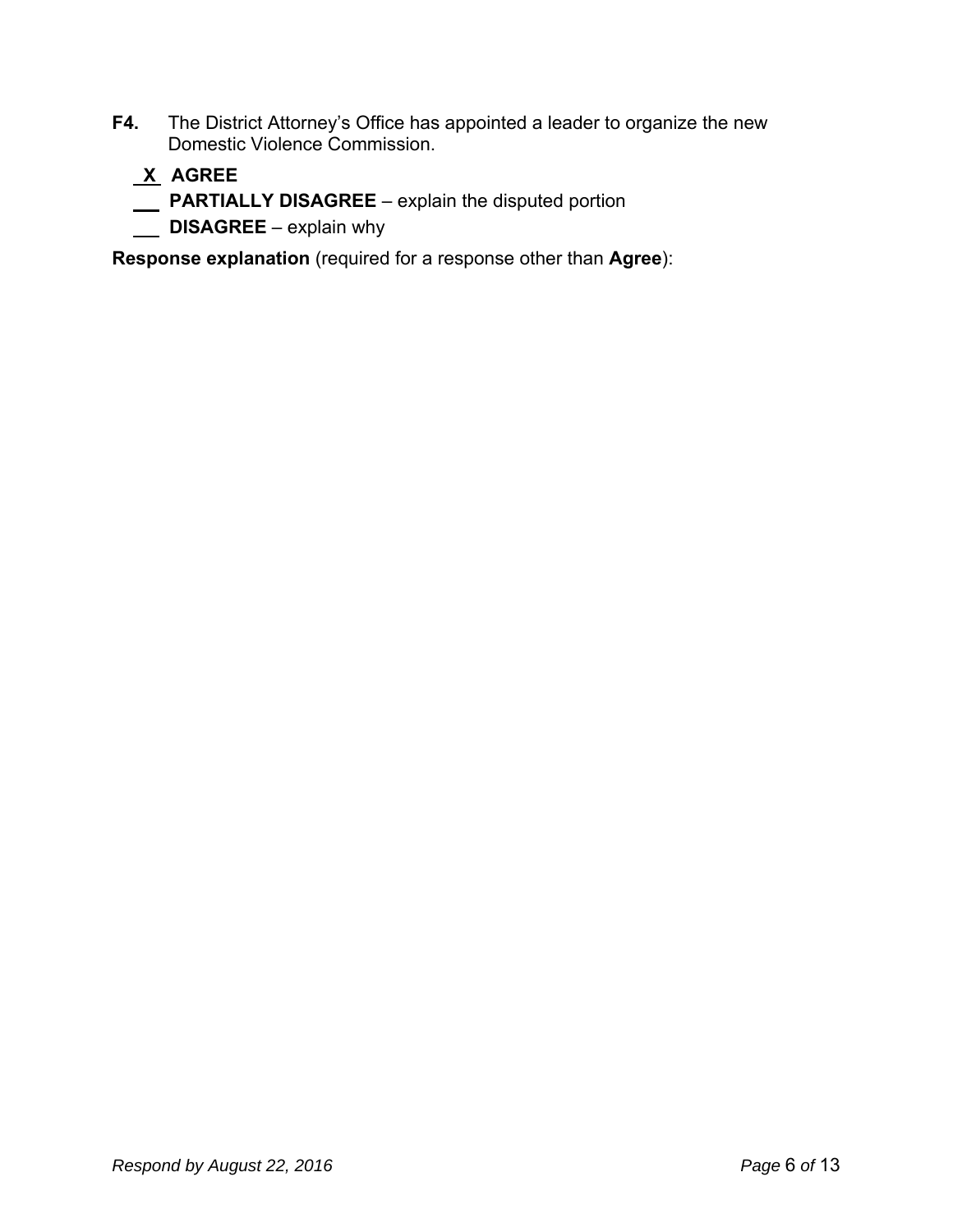**F5.** There was universal concern that the dedicated Domestic Violence Court had been abandoned.

### **X AGREE**

- **PARTIALLY DISAGREE**  explain the disputed portion
- **DISAGREE** explain why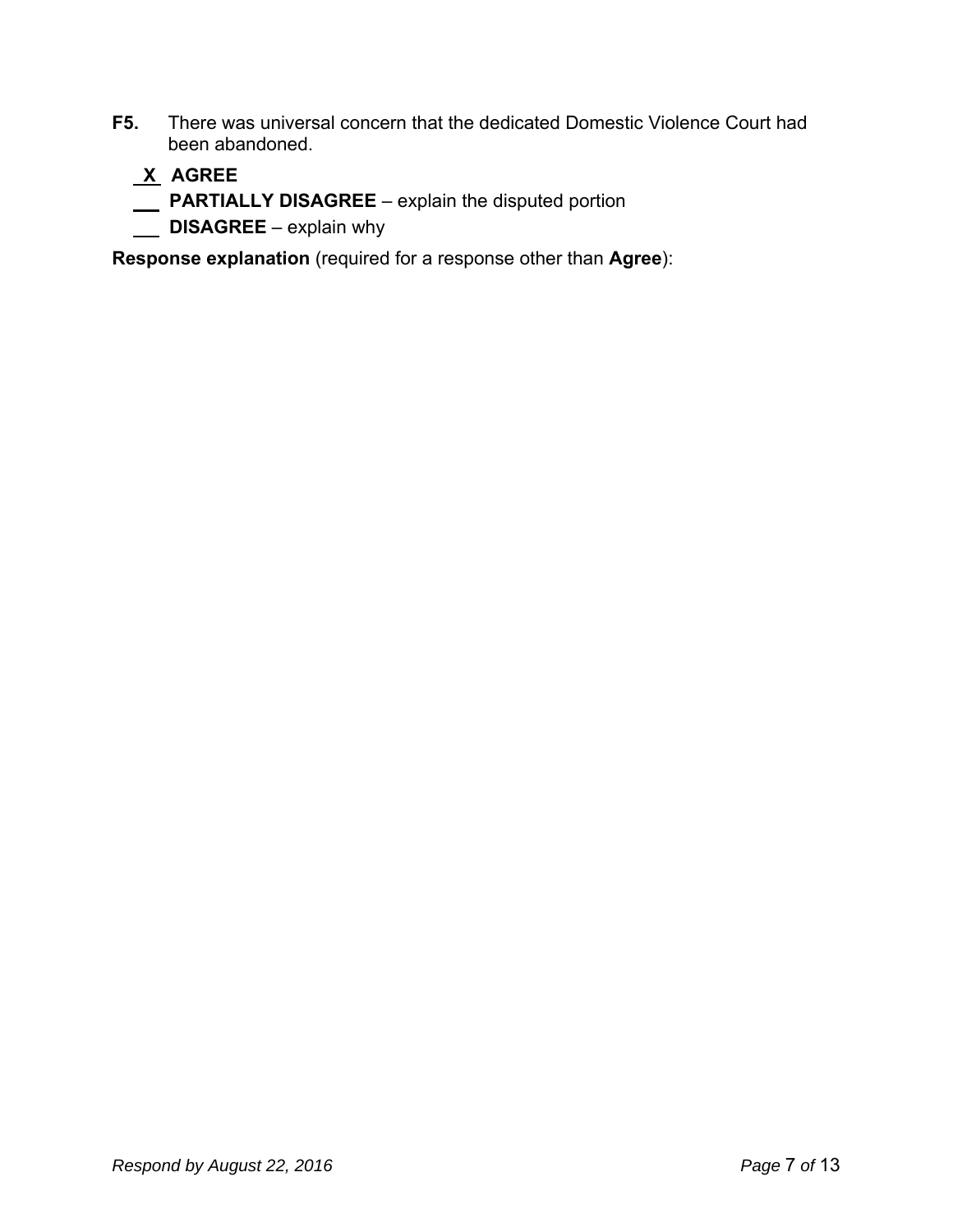### **Recommendations**

- **R1.** Domestic Violence Commission meetings should be held monthly during the first six months with the commission determining the ongoing meeting times and schedule. (F1)
	- **HAS BEEN IMPLEMENTED**  summarize what has been done
	- **HAS NOT BEEN IMPLEMENTED BUT WILL BE IMPLEMENTED IN THE FUTURE** – summarize what will be done and the timeframe
	- **X REQUIRES FURTHER ANALYSIS** explain scope and timeframe (not to exceed six months)
		- **WILL NOT BE IMPLEMENTED** explain why

#### **Response explanation, summary, and timeframe:**

The District Attorney's Office is committed to a successful Domestic Violence Commission, and is actively working toward a framework that includes representation from a broad cross-section of the community and strong voice for the commission on domestic violence issues in Santa Cruz County.

However, we have reservations that the schedule is too frequent as proposed. If needed, we are not opposed to monthly meetings but believe that is an issue best left to the new commission.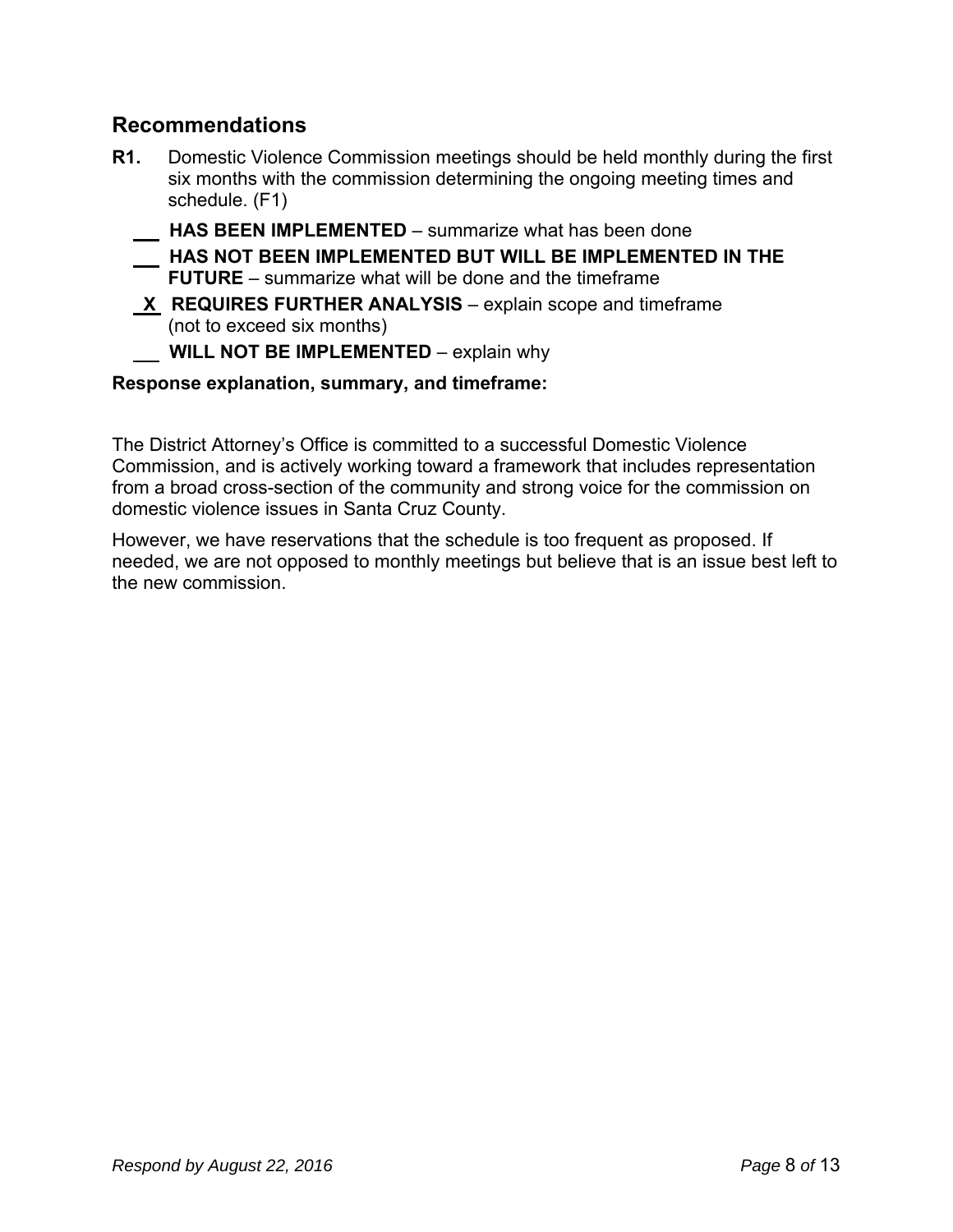**R2.** The Board of Supervisors should reduce the Domestic Violence Commission membership from 28 to a workable number. (F2, F3)

 **HAS BEEN IMPLEMENTED** – summarize what has been done

- **X HAS NOT BEEN IMPLEMENTED BUT WILL BE IMPLEMENTED IN THE FUTURE** – summarize what will be done and the timeframe
- **REQUIRES FURTHER ANALYSIS** explain scope and timeframe (not to exceed six months)

**WILL NOT BE IMPLEMENTED** – explain why

#### **Response explanation, summary, and timeframe:**

The District Attorney's Office and partners are working on a new structure and membership for the Domestic Violence Commission, as well as a new ordinance and bylaws. We agree with the District Attorney's Office that the membership of the Domestic Violence Commission should be reduced.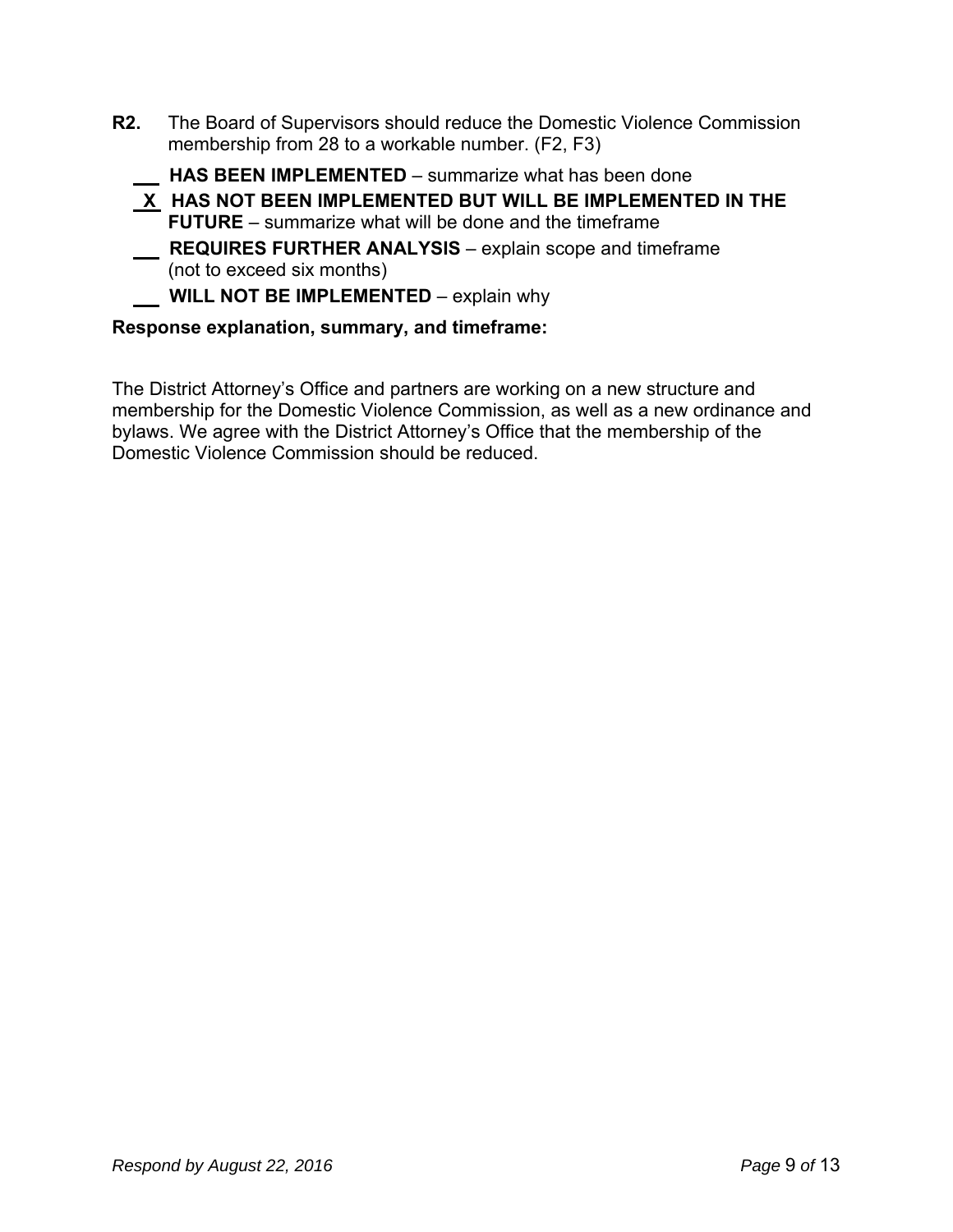| <b>R3.</b> The District Attorney (or their designee) should be the Domestic Violence<br>Commission's chair for at least the first year. (F4) |
|----------------------------------------------------------------------------------------------------------------------------------------------|
| HAS BEEN IMPLEMENTED - summarize what has been done                                                                                          |
| $X$ HAS NOT BEEN IMPLEMENTED BUT WILL BE IMPLEMENTED IN THE<br><b>FUTURE</b> – summarize what will be done and the timeframe                 |
| <b>REQUIRES FURTHER ANALYSIS</b> – explain scope and timeframe<br>(not to exceed six months)                                                 |
| <b>WILL NOT BE IMPLEMENTED</b> – explain why                                                                                                 |

#### **Response explanation, summary, and timeframe:**

The District Attorney's Office has taken a leadership role in creating a reconstituted commission. While the exact structure of the commission has yet to be determined, the Board supports the DA's willingness to continue the effort in a leadership capacity.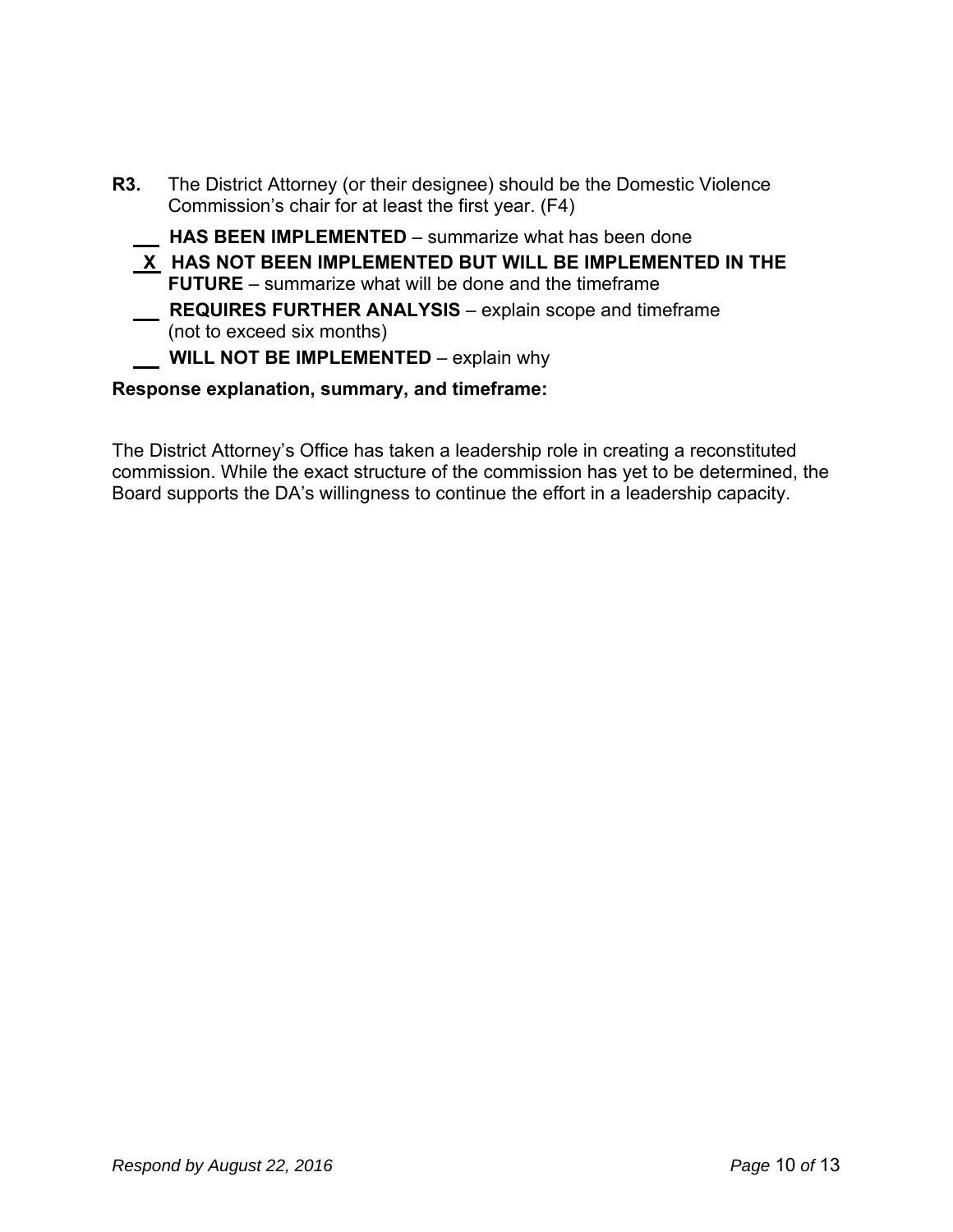- **R4.** The Domestic Violence Commission should report to the Board of Supervisors quarterly for the first year and annually thereafter. (F1)
	- **HAS BEEN IMPLEMENTED**  summarize what has been done
	- **HAS NOT BEEN IMPLEMENTED BUT WILL BE IMPLEMENTED IN THE FUTURE** – summarize what will be done and the timeframe
	- **X REQUIRES FURTHER ANALYSIS** explain scope and timeframe (not to exceed six months)

**WILL NOT BE IMPLEMENTED** – explain why

#### **Response explanation, summary, and timeframe:**

The District Attorney's Office supports regular reports to the Board of Supervisors. However, similar to our concerns over a monthly meeting schedule, we have reservations that the report schedule as mandated is too frequent. We believe this is an issue best left to the new commission.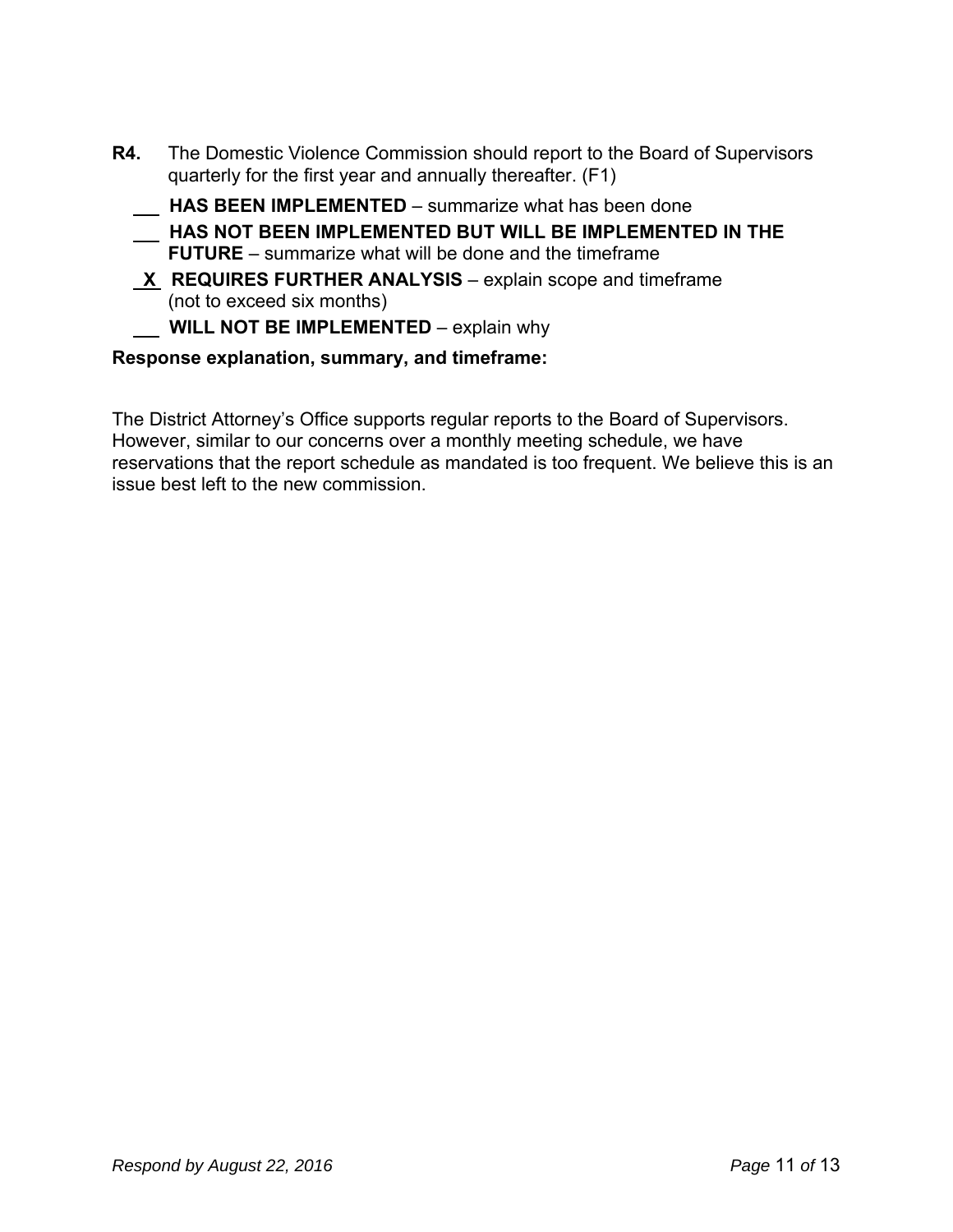**R5.** The Board of Supervisors should direct the Domestic Violence Commission to investigate the re-establishment of the Domestic Violence Court. (F5)

 **HAS BEEN IMPLEMENTED** – summarize what has been done

- **X HAS NOT BEEN IMPLEMENTED BUT WILL BE IMPLEMENTED IN THE FUTURE** – summarize what will be done and the timeframe
- **REQUIRES FURTHER ANALYSIS** explain scope and timeframe (not to exceed six months)

**WILL NOT BE IMPLEMENTED** – explain why

#### **Response explanation, summary, and timeframe:**

The District Attorney agrees the re-establishment of Domestic Violence Court should be explored, and the Board supports that recommendation.